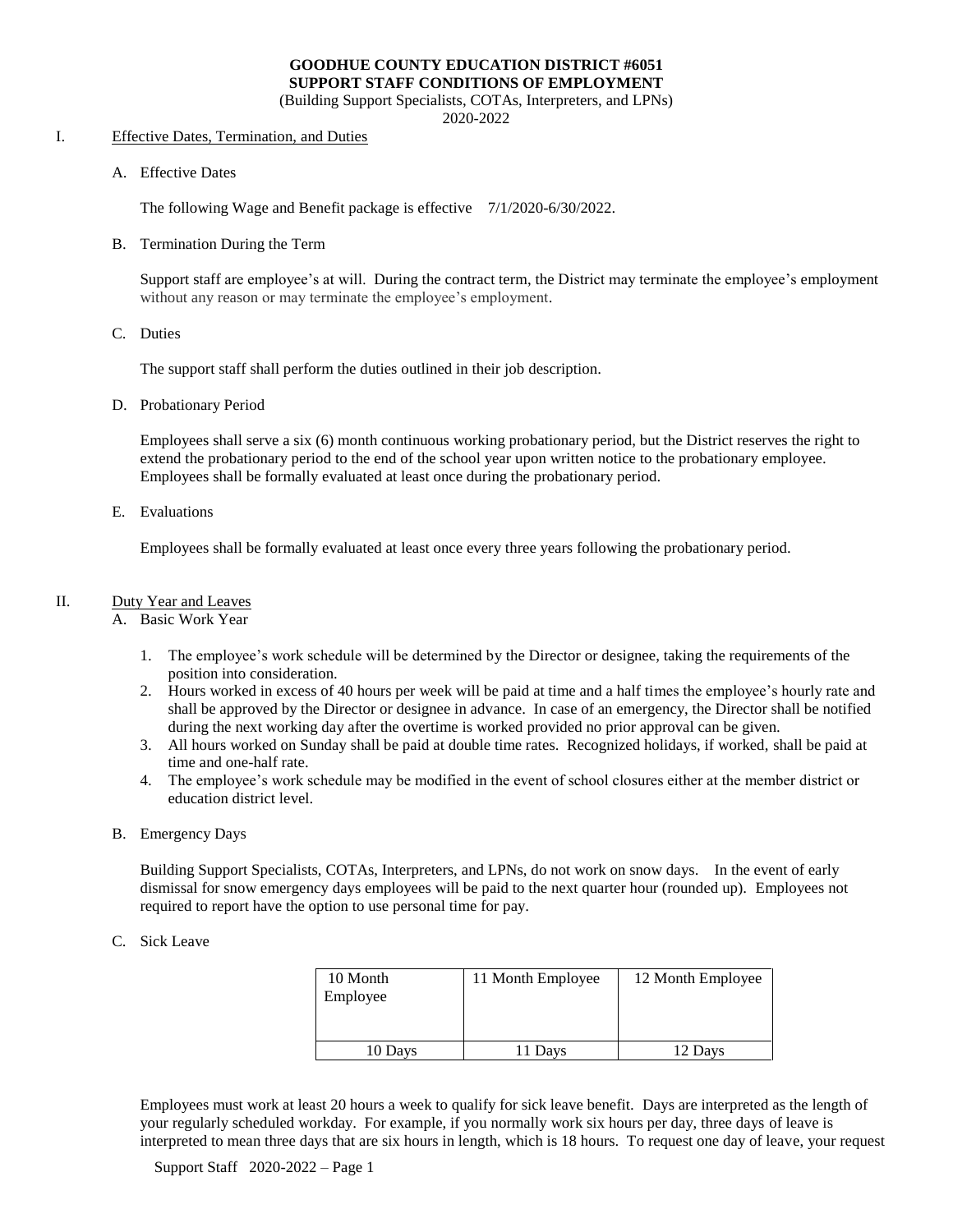form would show that you plan to use six hours of leave. Annual sick leave shall accrue monthly as it is earned on a proportionate basis to the employees work year. The District may require an employee to furnish a medical certificate from a qualified physician indicating that the absence was due to illness of the employee, spouse or dependent.

Sick leave use is defined in MN Statute 181.9413. An employee may use sick leave provided by the Education District for absences due to an illness or injury to the employee's child, including a stepchild and a biological, adopted, and foster child, under the age of 18 or an individual under 20 who is still attending secondary school, adult child, spouse, sibling, parent, grandparent, or stepparent, for reasonable periods of time as the employee's attendance may be necessary, on the same terms upon which the employee is able to use sick leave benefits for the employee's own illness or injury.

The Education District may limit the use of sick leave benefits provided by the employer for absences due to an illness of or injury to the employee's adult child, spouse, sibling, parent, grandparent, or stepparent to no less than 160 hours in any 12-month period. This paragraph does not apply to absences due to the illness or injury of a child, including a stepchild and a biological, adopted, and foster child, under the age of 18 or an individual under 20 who is still attending secondary school.

This section does not prevent the Education District from providing greater sick leave benefits than are provided for under this section. Sick leave with pay shall be allowed whenever an employee's absence is found to have been due to his/her illness and/or disability which prevented attendance at school and performances of duties on that day or days.

 Employees shall be allowed to accumulate to 130 days. Very serious illness in the immediate family (spouse, child, parent/guardian, grandparent, grandchild, sister, brother, and the same in-laws) will be treated as sick leave up to a limit of five days in any one school year.

If an employee resigns or retires, accumulated sick leave is forfeited.

D. Bereavement Leave

Bereavement leave shall be granted up to a total of five days per incident for the death(s) of a spouse, child, stepchild, ward, or parent/guardian, grandchild, grandparent, sister, brother, aunt, uncle, niece, nephew, first cousin and the same in-laws. No deductions will be made for the first 3 days; however, the next 2 days shall be deducted from accrued sick leave days. The Director, at his or her discretion, may grant that up to 2 sick days may be used for the illness, disability or death of a close friend or other relative not specified in the subdivision above.

E. Personal Leave

Employees must work at least 20 hours a week to qualify for personal leave benefit. Days are interpreted as the length of your regularly scheduled workday. For example, if you normally work six hours per day, three days of leave is interpreted to mean three days that are six hours in length, which is 18 hours. To request one day of leave, your request form would show that you plan to use six hours of leave. Personal leave may be granted to employees working pursuant to a letter of appointment at the discretion of the Director of no more than 3 days per year, noncumulative, for business or critical personal situations that arise which cannot be attended to when school is not in session. Personal leave will be prorated for employees starting after the first day of school.

Requests for personal leave must be made in writing to the Director at least 3 days in advance. Not more than one person per program will be approved for personal leave on a particular day. Personal leave days shall not be granted for the first and last days of the school year. The Director or designee may allow exceptions.

At any time, no more than 1 employee within this agreement per building can be out on a personal leave with a limit of 2 total for the Education District.

E. Jury Duty Leave

If the employee is absent because of jury service, the employee will receive regular salary from the District during this period of service, provided that the pay received for this jury service, less any reimbursement for mileage and expenses, will be relinquished to the District.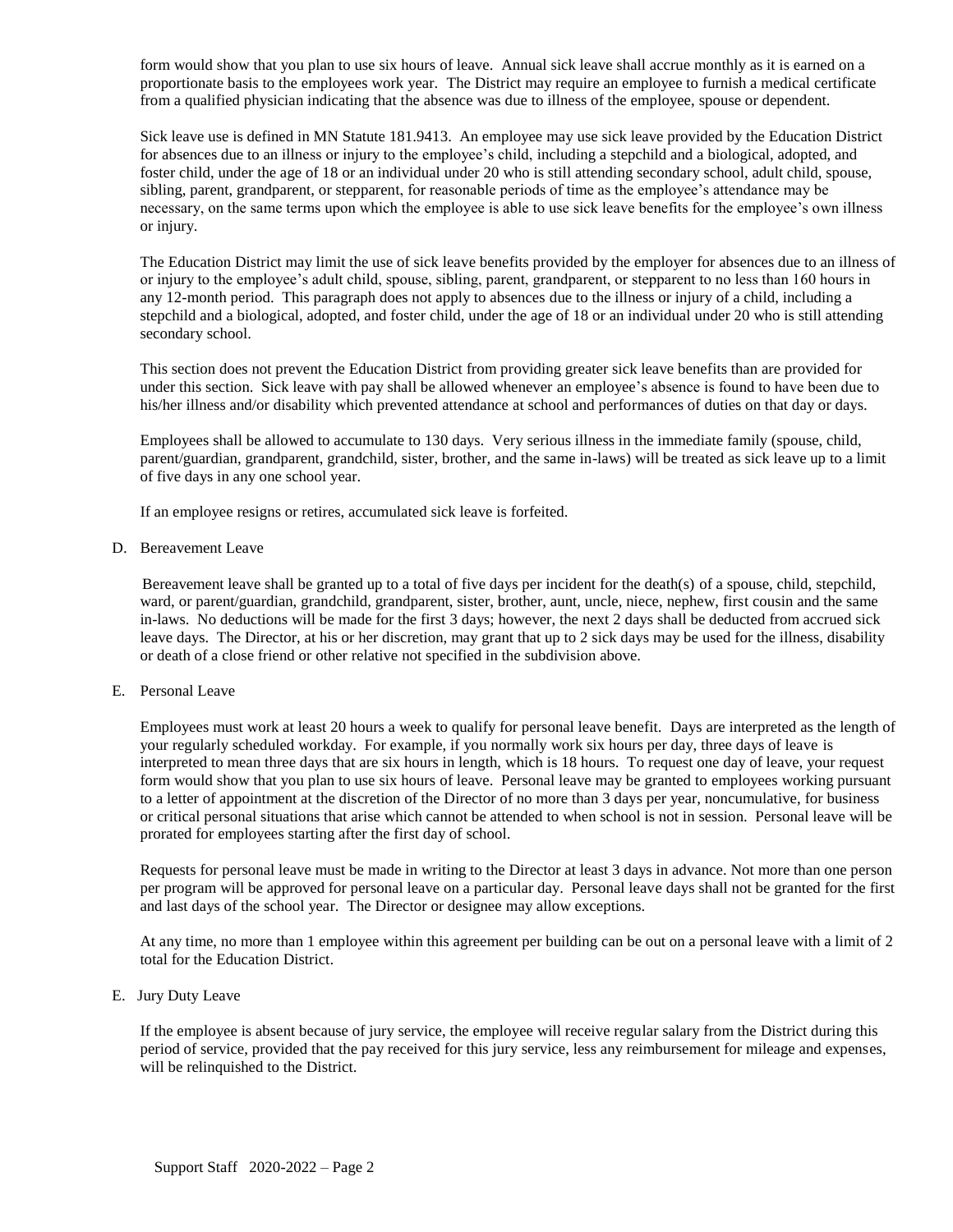#### F. Family Medical Leave

Pursuant to the Family Medical Leave Act, 29 U.S.C. 2601 et. seq., an eligible employee shall be granted, upon written request, up to 12 weeks of unpaid leave per 12-month period in connection with (1) the birth and first-year care of a child, (2) the adoption or foster placement of a child, (3) the serious health condition of a support personnel's spouse, child, or parent, and (4) the support personnel's own serious health condition.

Requests shall be made to the Director at least 30 days in advance when practicable. Support Personnel are expected to make reasonable effort to schedule leaves resulting from planned medical treatment so as not to disrupt unduly the operations of the District. Paid leave must be exhausted before unpaid leave may be used.

#### G. Leave of Absence

A leave of absence (without pay) may be granted up to one year, with Board approval, to employees with at least 3 years of service Employees must notify the District of their intent to return by April 1, of the school year preceding their return.

#### H. Holiday Pay

The District recognizes the following holidays: New Year's Day, President's Day or float holiday if school is in session, Good Friday, Memorial Day, Independence Day, Labor Day, Thanksgiving Day, Thanksgiving Friday, Christmas Eve, and Christmas Day.

Employees must work at least 20 hours a week to qualify for holiday pay. Employees working pursuant to a letter of appointment and regularly scheduled to work a minimum of 7 hours per day and 210 days per year over a 12 month work year will be paid for all holidays that fall during a week in which they work. These employees will also receive 2 paid holidays to be used at their discretion.

Employees working a minimum of 20 hours per week and 50 days per year over a 9 month school calendar will receive holiday pay for Thanksgiving Day, Thanksgiving Friday, Christmas Eve, Christmas Day, New Year's Day and Memorial Day. They must submit on their timecard the number of hours equal to a normal work day for the holiday and timely submit said timecard to the District.

|                    | 11 & 12 Month |
|--------------------|---------------|
|                    | Employees     |
| Years 1            | 4 Days        |
| Years 2-9          | 8 Days        |
| <b>Years</b> 10-19 | 12 Days       |
| $20+Years$         | 16 Days       |

### H. Vacation Pay

Employees working a minimum of 7 hours per day and 11 or 12 months per year are eligible for vacation pay. Employees working at least 7 hours per day 11 or 12 months per year will receive the number of vacation days described in the schedule above. The scheduling of vacations shall be approved by the Director or designee.

Days are interpreted as the length of your regularly scheduled workday. For example, if you normally work six hours per day, three days of leave is interpreted to mean three days that are six hours in length, which is 18 hours. To request one day of leave, your request form would show that you plan to use six hours of leave.

In the event of a Support Personnel termination, the Support Personnel may then receive pay, therefore, in lieu of his/her actual use of the vacation time.

#### III. **Insurance**

### A. Health and Dental Insurance

Group Insurance: Health and Dental Insurance shall be available for Support Personnel.

Support Staff 2020-2022 – Page 3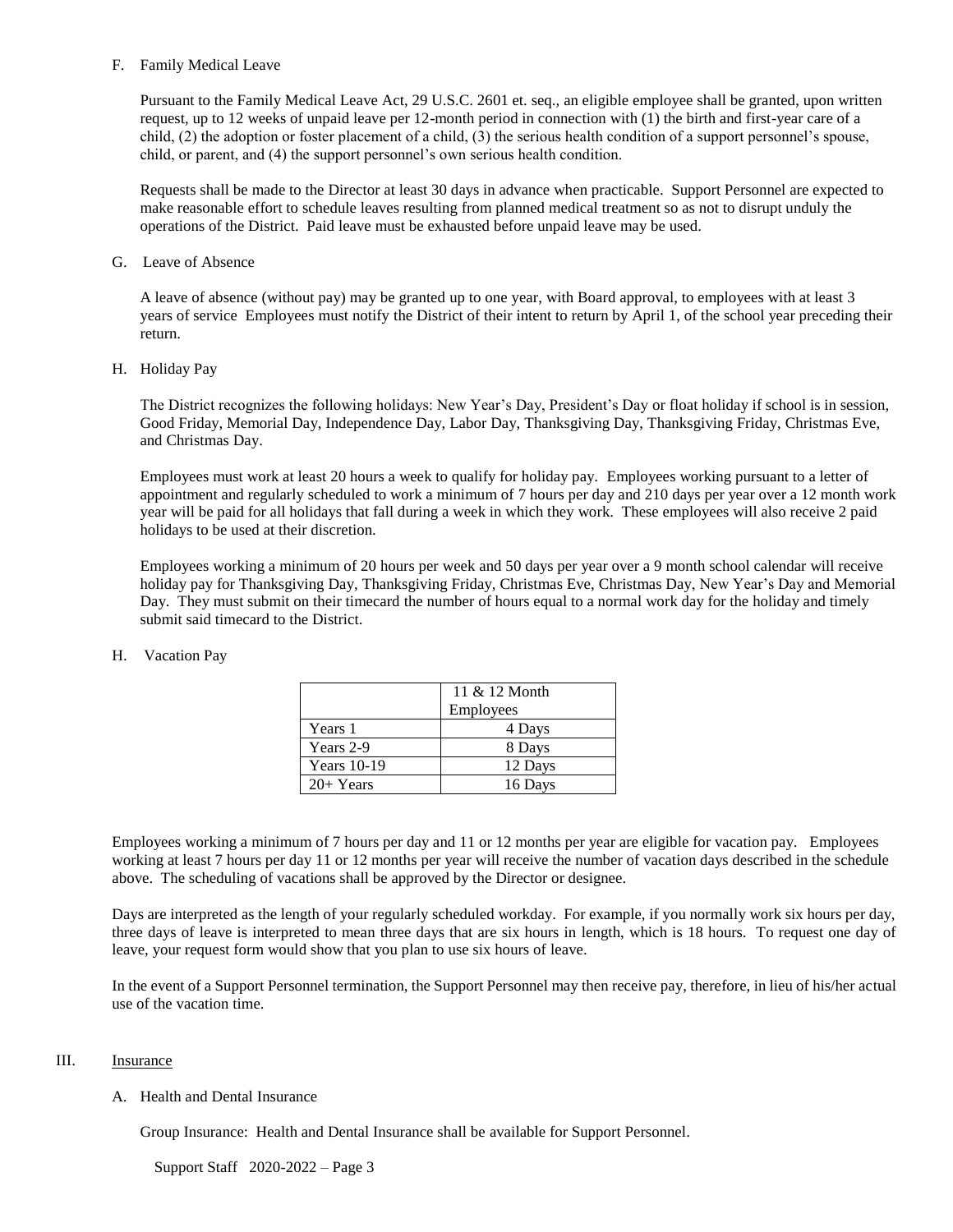For the 2020-2021 year and the 2021-2022 year, the District shall contribute to Health Insurance up to \$400/month to pay health-hospitalization insurance for employees working at least 7 hours per day and 175 days per year.

Any additional premium, including premiums for those employees not eligible for the above contribution shall be the responsibility of the employee.

- B. Life Insurance
- C. The District pursuant to their letter of appointment shall provide a group term life insurance plan for Support Personnel, providing \$50,000 of coverage for the employee, payable to the employee's named beneficiary.

Income protection insurance shall be available for Support Personnel working a minimum of 200 days per year and 7 hours per day pursuant to a letter of appointment.

The District shall contribute the full premium for said coverage for those employees working 7 or more hours per day and at least 200 days.

D. Claims Against the School District

The eligibility of the employee, or the employee's dependents or beneficiary for insurance benefits shall be governed by the terms of the insurance policies purchased by the District pursuant to this section. It is understood that the District's only obligation is to purchase the insurance policies described herein, and no claim shall be made against the District as a result of denial by an insurer of insurance benefits if the District has purchased the policies and paid the premiums described herein.

#### IV. Workers Compensation

An employee who is absent from work as a result of an injury compensable under the Workers' Compensation Act who elects to receive sick leave or vacation pay pursuant to this policy shall submit his/her Workers' Compensation check endorsed to the school district prior to receiving payment from the school district for this absence.

#### V. Salary

For the 2020-2021 and the 2021-2022 school year, salaries are paid according to the Board approved Wage Grid (Appendix A)

#### Increment Step

An employee must work at least 50% or more of the scheduled work year to be eligible for the next step of the wage schedule the following year.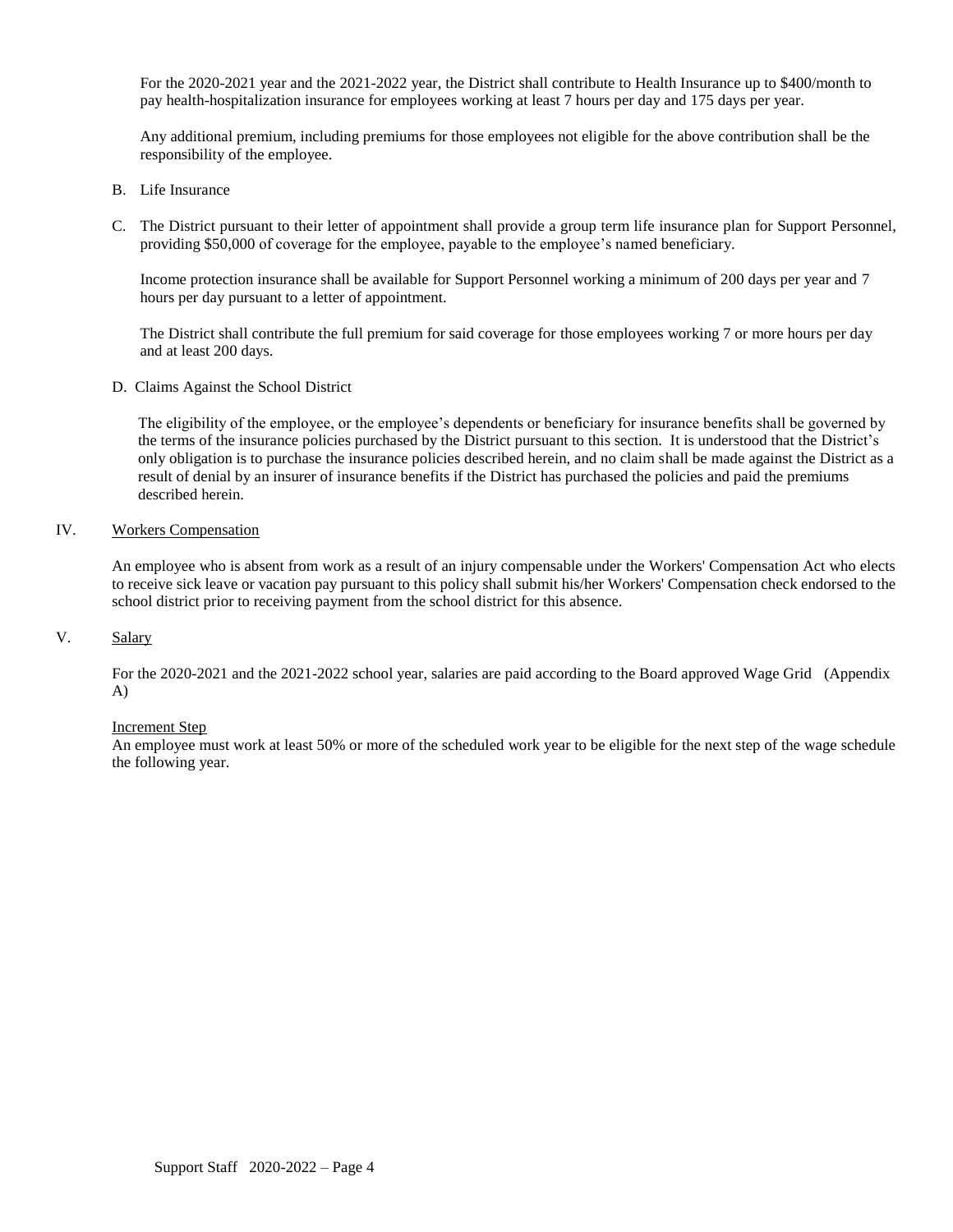## **APPENDIX A**

| <b>STEP</b> | <b>Building Support</b> |            |                  |
|-------------|-------------------------|------------|------------------|
|             | <b>Specialist</b>       | <b>LPN</b> | Interpreter/COTA |
| 1           | \$14.83                 | \$17.17    | \$23.77          |
| $\mathbf 2$ | \$15.29                 | \$17.62    | \$24.47          |
| 3           | \$15.74                 | \$18.05    | \$25.18          |
| 4           | \$16.19                 | \$18.51    | \$25.82          |
| 5           | \$16.64                 | \$18.95    | \$26.43          |
| 6           | \$17.09                 | \$19.41    | \$27.04          |
| 7           | \$17.52                 | \$19.86    | \$27.65          |
| 8           | \$17.97                 | \$20.29    | \$28.26          |
| 9           | \$18.43                 | \$20.75    | \$28.88          |
| 10          | \$18.87                 | \$21.20    | \$29.49          |

### **SUPPORT STAFF WAGE SCHEDULE 2020-2022**

### **\$2.00 MARSS duties**

Initial placement on the salary schedule will be determined by the District dependent on relevant experience in the field.

#### **Mileage**

Approved mileage will be reimbursed at the current Federal Rate.